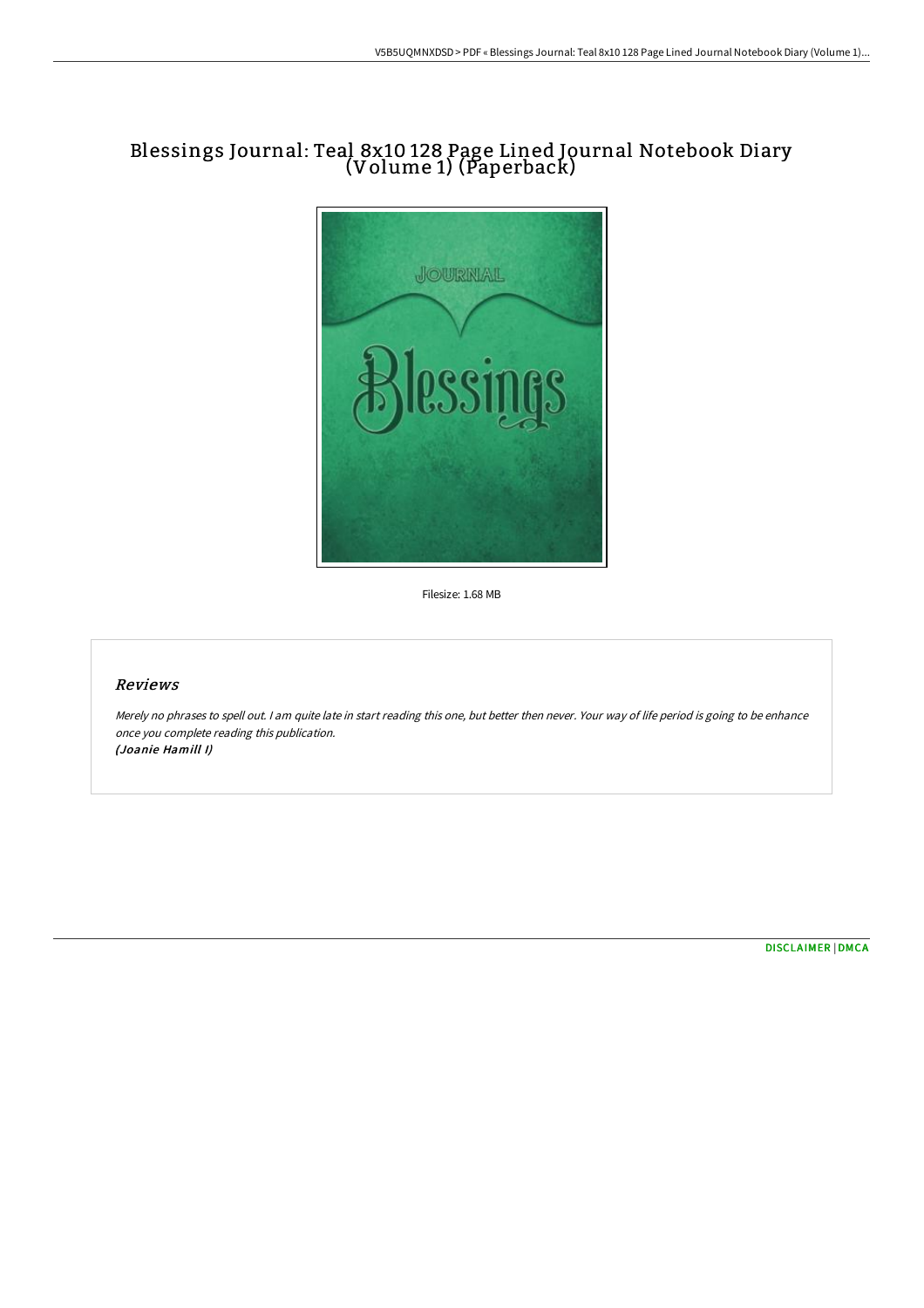## BLESSINGS JOURNAL: TEAL 8X10 128 PAGE LINED JOURNAL NOTEBOOK DIARY (VOLUME 1) (PAPERBACK)



To read Blessings Journal: Teal 8x10 128 Page Lined Journal Notebook Diary (Volume 1) (Paperback) eBook, you should refer to the link below and download the ebook or gain access to other information which are have conjunction with BLESSINGS JOURNAL: TEAL 8X10 128 PAGE LINED JOURNAL NOTEBOOK DIARY (VOLUME 1) (PAPERBACK) book.

Createspace Independent Publishing Platform, 2016. Paperback. Condition: New. Language: English . Brand New Book \*\*\*\*\* Print on Demand \*\*\*\*\*.Great for Journaling and Writing - Makes the Perfect Gift This Writing Journal is a 8 x 10 soft cover journal notebook diary it has 126 lightly lined white pages with a beautifully colored cover displaying an inspirational word. Words can make you feel something you wish to remember, help you see things you don t wish to forget or they make you do something to push you forward. Pick the word that inspires you! Dimensions: 8 by 10 inches 126 Lightly Lined Pages (128 total pages) Makes the Perfect Gift White Paper Matte Cover Softcover / Paperback / Notebook 10 Colors: Aqua, Blue, Dark Blue, Green, Orange, Pink, Purple, Red, Teal and Yellow 36 Words: Abundance, Action, Attitude, Authentic, Believe, Blessings, Courage, Create, Dedicated, Disciplined, Dreams, Encourage, Faith, Focus, Goals, Grace, Gratitude, Honor, Hope, Inspire, Joy, Kindness, Love, Motivate, Opportunity, Overcome, Peace, Positive, Purpose, Rejoice, Strategic, Strength, Success, Truth, Vision and Wisdom A journal is a great tool for any of the following: a day timer, diary, notebook, travel journal, health journal, idea book, thoughts and dreams, successes, failures, blessings, wish lists, lists, habit tracking, bullet journaling, things grateful for, prayer lists, to write thoughts and letters to your family, record medical information, a password notebook, express your feelings, to-do lists, resolve problems, reduce stress, record events, track your bucket list, keep your deepest secrets, song lyrics, track projects, write poetry, positive quotes, bible verses, bible study notes, work through heartache or painful memories, or use it for things that enhance your creativity and inspire you along with a lot more. An easy way to search is type in Elf Owl Publishing, the word and color to get the complete listing...

 $\mathbb{R}$ Read Blessings Journal: Teal 8x10 128 Page Lined Journal Notebook Diary (Volume 1) [\(Paperback\)](http://techno-pub.tech/blessings-journal-teal-8x10-128-page-lined-journ.html) Online B Download PDF Blessings Journal: Teal 8x10 128 Page Lined Journal Notebook Diary (Volume 1) [\(Paperback\)](http://techno-pub.tech/blessings-journal-teal-8x10-128-page-lined-journ.html)